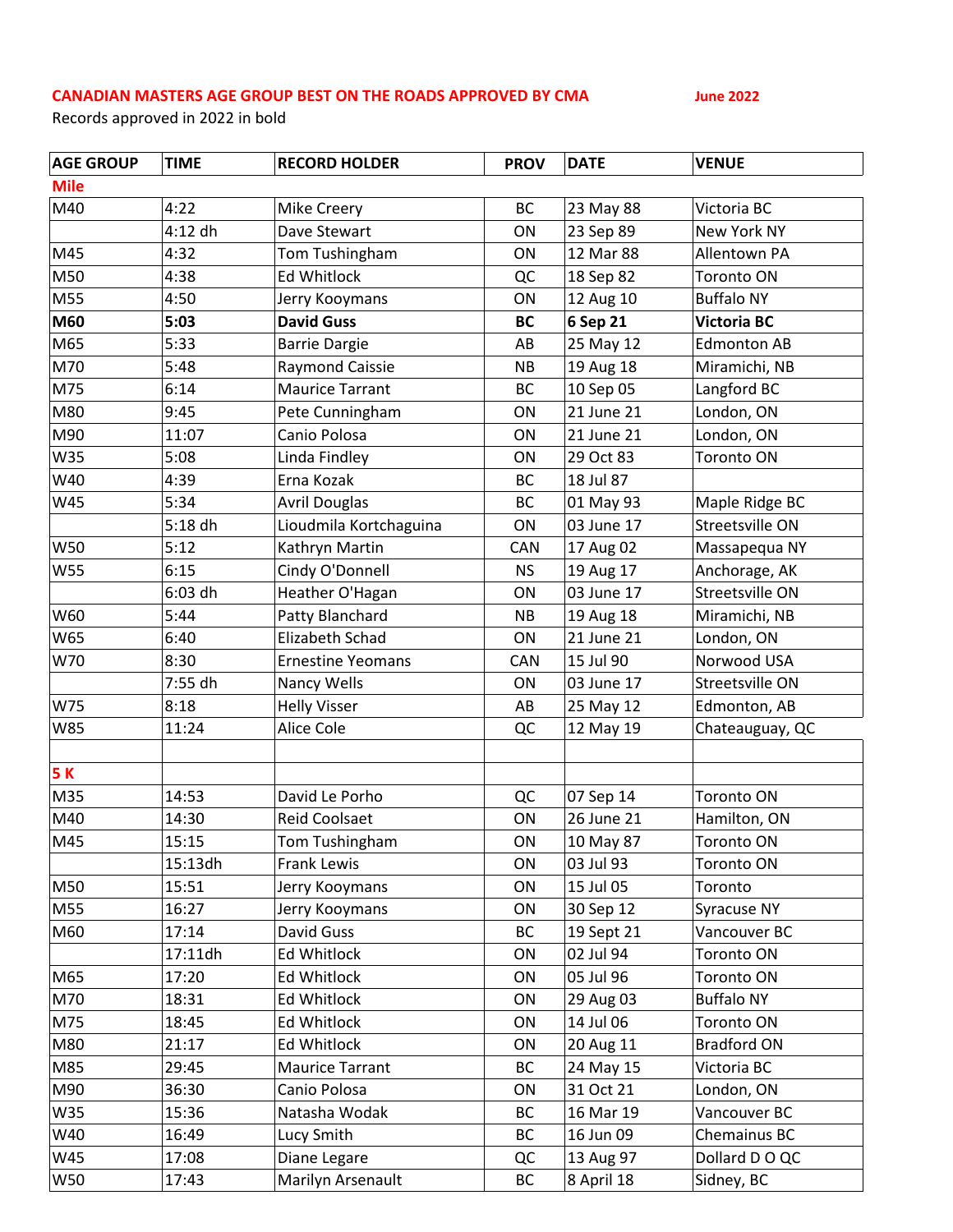| W55        | 18:46   | Diane Legare           | QC        | 16 Aug 06 | Dollard D-O QC     |
|------------|---------|------------------------|-----------|-----------|--------------------|
| W60        | 19:43   | Diane Legare           | QC        | 22 May 11 | <b>Brossard QC</b> |
| W65        | 21:15   | Diane Legare           | QC        | 27 Aug 16 | Montreal QC        |
| W70        | 23:44   | <b>Betty J McHugh</b>  | <b>BC</b> | 01 Mar 98 | Vancouver BC       |
| W75        | 27:43   | Alice Cole             | QC        | 14 Oct 12 | Montreal QC        |
| W80        | 28:38   | Alice Cole             | QC        | 12 Apr 15 | Montreal QC        |
| W85        | 34:56   | Lenore Montgomery      | BC        | 10 Jun 16 | Vancouver BC       |
|            |         |                        |           |           |                    |
| <b>8K</b>  |         |                        |           |           |                    |
| M35        | 24:46   | Robert Moore           | ON        | 26 Apr 80 | Toronto ON         |
| M40        | 24:05   | Dave Stewart           | ON        | 13 Jan 90 | Naples USA         |
| M45        | 24:42   | <b>Steve Cowley</b>    | ON        | 13 Jul 92 | Toronto ON         |
| M50        | 25:46   | Jerry Kooymans         | ON        | 21 Jun 06 | Toronto ON         |
| M55        | 27:38   | David Guss             | BC        | 7 Oct 18  | Victoria BC        |
|            | 27:24dh | Art Meaney             | <b>NF</b> | 04 Jul 99 | St Johns NF        |
| M60        | 27:59   | <b>Ed Whitlock</b>     | ON        | 05 Jun 94 | Toronto ON         |
| M65        | 28:36   | <b>Ed Whitlock</b>     | ON        | 08 Jul 96 | Toronto ON         |
| M70        | 30:44   | <b>Ed Whitlock</b>     | ON        | 20 Jun 01 | <b>Toronto ON</b>  |
| M75        | 35:38   | <b>Maurice Tarrant</b> | BC        | 15 Jan 06 | Saanichton BC      |
| M80        | 38:15   | <b>Maurice Tarrant</b> | <b>BC</b> | 10 Jan 10 | Victoria BC        |
| M85        | 50:02   | <b>Maurice Tarrant</b> | BC        | 11 Jan 15 | Saanich BC         |
| M90        | 58:55   | <b>Canio Polosa</b>    | ON        | 2 Apr 22  | London, ON         |
| W35        | 25:55   | Natasha Wodak          | <b>BC</b> | 12 Jan 20 | North Saanich, BC  |
| W40        | 27:50   | Nancy McLaren          | BC        | 17 May 87 | Seattle, WA        |
| W45        | 27:47   | Nancy Tinari           | <b>BC</b> | 07 May 05 | Port Moody BC      |
| W50        | 29:00   | Marilyn Arsenault      | BC        | 13 Jan 19 | North Saanich, BC  |
| <b>W55</b> | 30:55   | <b>Paula Keating</b>   | <b>NB</b> | 7 May 22  | Fredericton, NB    |
| W60        | 32:52   | Elizabeth Waywell      | ON        | 18 Sep 21 | Hamilton, ON       |
| W65        | 34:57   | Liz Schad              | ON        | 18 Sep 21 | Hamilton, ON       |
| W70        | 37:44   | Roslyn Smith           | <b>BC</b> | 13 Jan 19 | North Saanich, BC  |
| W75        | 41:41   | Karin Vickars          | BC        | 13 Oct 13 | Victoria BC        |
| W80        | 45:25   | Karin Vickars          | BC        | 7 Oct 18  | Victoria BC        |
| W85        | 55:13   | Lenore Montgomery      | BC        | 11 Sep 16 | Richmond BC        |
|            |         |                        |           |           |                    |
| 5 Mile     |         |                        |           |           |                    |
| M40        | 24:31   | Joe McGuire            | <b>NB</b> | 04 Jul 85 | <b>Houlton USA</b> |
| M45        | 24:44   | <b>Steve Cowley</b>    | ON        | 24 Jun 92 | Toronto ON         |
| M50        | 25:53   | Jerry Kooymans         | ON        | 21 Jun 06 | Toronto ON         |
| M55        | 28:16   | Jerry Kooymans         | ON        | 09 Sep 12 | Hampton NB         |
| M60        | 28:53   | Robert Jackson         | NB        | 13 Sep 15 | Hampton NB         |
| M65        | 28:43   | <b>Ed Whitlock</b>     | ON        | 11 Aug 96 | Toronto ON         |
| M70        | 30:44   | <b>Ed Whitlock</b>     | ON        | 20 Jun 01 | Toronto ON         |
| M75        | 40:39   | Frank Kelly            | NB        | 13 Sep 15 | Hampton NB         |
| M80        | 56:03   | Pete Cunningham        | ON        | 19 Sep 20 | London, ON         |
| <b>M90</b> | 59:17   | <b>Canio Polosa</b>    | ON        | 2 Apr 22  | London, ON         |
| W35        | 26:47   | Jacqueline Gareau      | QU        | 02 Apr 88 | Manchester USA     |
| W40        | 28:23   | Erna Kozak             | BC        | 31 Aug 87 |                    |
| W45        | 29:09   | Diane Legare           | QC        | 05 Oct 97 | Attleboro MA       |
| W50        | 29:28   | Diane Legare           | QC        | 20 Jun 01 | Toronto ON         |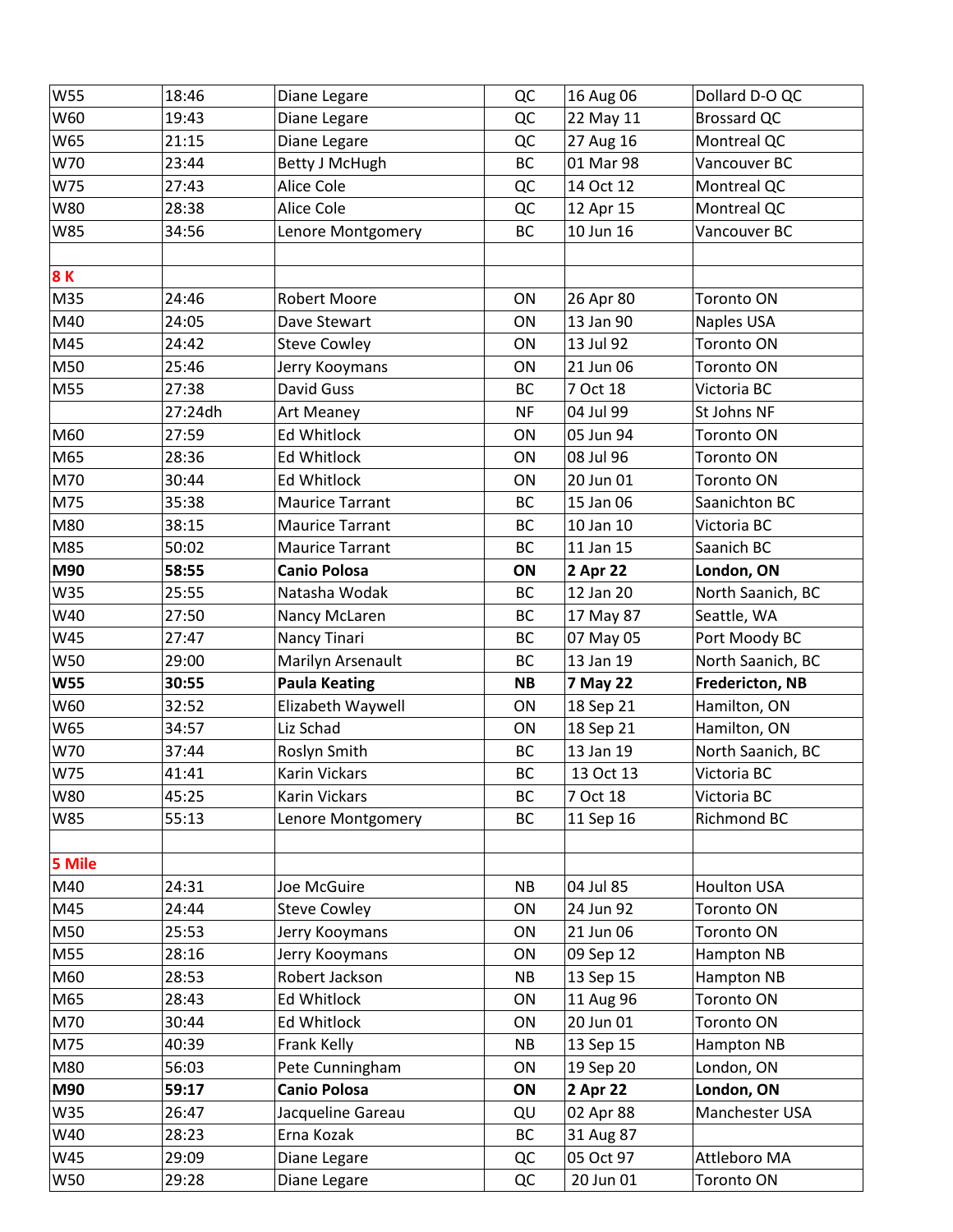| W55        | 33:10   | Cindy O'Donnell          | <b>NS</b> | 31 Aug 14  | <b>Berwick NS</b>  |
|------------|---------|--------------------------|-----------|------------|--------------------|
| W60        | 33:02   | Elizabeth Waywell        | ON        | 18 Sep 21  | Hamilton, ON       |
| W65        | 35:08   | Liz Schad                | ON        | 18 Sep 21  | Hamilton, ON       |
| W70        | 42:37   | <b>Molly Turner</b>      | ON        | 23 Jun 04  | Toronto ON         |
| <b>W75</b> | 1:10:29 | Joanne Miklos den Iseger | ON        | 2 Apr 22   | London, ON         |
| W80        | 1:05:49 | Alice Cole               | QC        | 04 June 17 | New York NY        |
| W85        | 1:18:39 | Betty Mitham             | NB        | 08 Sep 13  | Hampton NB         |
|            |         |                          |           |            |                    |
| <b>10K</b> |         |                          |           |            |                    |
| M35        | 28:58   | <b>Eric Gillis</b>       | ON        | 23 May 15  | Ottawa ON          |
| M40        | 30:09   | <b>Reid Coolsaet</b>     | ON        | 05 Oct 19  | Collingwood ON     |
|            | 29:56dh | <b>Ken Hamilton</b>      | ON        | 06 May 90  | <b>Toronto ON</b>  |
| M45        | 31:11   | Steve Boyd               | ON        | 23 May 09  | Ottawa ON          |
| M50        | 32:58   | Jerry Kooymans           | ON        | 01 Jul 06  | Toronto ON         |
|            | 32:18dh | Jerry Kooymans           | ON        | 07 May 06  | Toronto ON         |
| M55        | 34:23   | <b>Herb Phillips</b>     | <b>BC</b> | 15 Oct 95  | Richmond BC        |
| M60        | 35:20   | <b>Ed Whitlock</b>       | ON        | 11 Sep 94  | Toronto ON         |
|            | 35:07dh | <b>Ed Whitlock</b>       | ON        | 01 May 94  | Toronto ON         |
| M65        | 36:01   | <b>Ed Whitlock</b>       | ON        | 25 Aug 96  | Toronto ON         |
| M70        | 37:33   | <b>Ed Whitlock</b>       | ON        | 12 Sep 04  | Toronto Isl        |
| M75        | 40:10   | <b>Ed Whitlock</b>       | ON        | 10 Sep 06  | Toronto ON         |
| M80        | 42:58   | <b>Ed Whitlock</b>       | ON        | 11 Sep 11  | Toronto ON         |
| M85        | 1:07:06 | <b>Maurice Tarrant</b>   | <b>BC</b> | 25 Jan 15  | Cobble Hill BC     |
| M90        | 1:14:04 | <b>Canio Polosa</b>      | ON        | 2 Apr 22   | London, ON         |
| W35        | 32:31   | Natasha Wodak            | BC        | 25 May 19  | Ottawa ON          |
| W40        | 33:02   | Malindi Elmore           | <b>BC</b> | 28 Feb 21  | Abbotsford, BC     |
| W45        | 35:08   | Nancy Tinari             | BC        | 24 Apr 05  | Victoria BC        |
| W50        | 36:30   | Diane Legare             | QC        | 17 Jun 01  | Quebec QC          |
| W55        | 38:50   | Diane Legare             | QC        | 07 Oct 06  | Ottawa ON          |
|            | 38:35dh | Diane Legare             | QC        | 09 Sep 07  | Montreal QC        |
| W60        | 41:08   | Elizabeth Waywell        | ON        | 18 Sep 21  | Hamilton, ON       |
| W65        | 44:19   | Liz Schad                | ON        | 18 Sep 21  | Hamilton, ON       |
| W70        | 47:54   | Betty Jean McHugh        | BC        | 01 Feb 98  | Richmond BC        |
| W75        | 52:33   | Gwen McFarlan            | BC        | 19 Sep 09  | Richmond BC        |
| W80        | 1:01:28 | Lenore Montgomery        | BC        | 18 Jul 10  | North Vancouver BC |
| W85        | 1:06:49 | Betty Jean McHugh        | BC        | 20 Jul 13  | Vancouver BC       |
|            |         |                          |           |            |                    |
| <b>15K</b> |         |                          |           |            |                    |
| M35        | 47:45   | Robert Moore             | ON        | 11 Feb 78  | Toronto ON         |
| M40        | 45:35   | <b>Chris McCubbins</b>   | MB        | 28 Jun 87  | Portland USA       |
| M45        | 48:47   | Frank Lewis              | ON        | 22 May 93  | Waterdown ON       |
| M50        | 51:20   | Jerry Kooymans           | ON        | 30 Apr 06  | Guelph ON          |
| M55        | 53:35   | Maurice Tarrant          | BC        | 24 Jan 88  | NanaimoBC          |
| M60        | 55:25   | <b>Ed Whitlock</b>       | ON        | 21 May 94  | Waterdown ON       |
| M65        | 55:04   | <b>Ed Whitlock</b>       | ON        | 09 Jul 00  | Utica NY           |
| M70        | 58:55   | <b>Ed Whitlock</b>       | ON        | 13 Jul 03  | Utica NY           |
| M75        | 60:29   | <b>Ed Whitlock</b>       | ON        | 12 Nov 06  | Schenectady NY     |
| M80        | 1:07:05 | <b>Ed Whitlock</b>       | ON        | 13 Nov 11  | Schenectady NY     |
| M85        | 1:45:40 | Manuel Teodoro           | ON        | 15 Sep 13  | London ON          |
|            |         |                          |           |            |                    |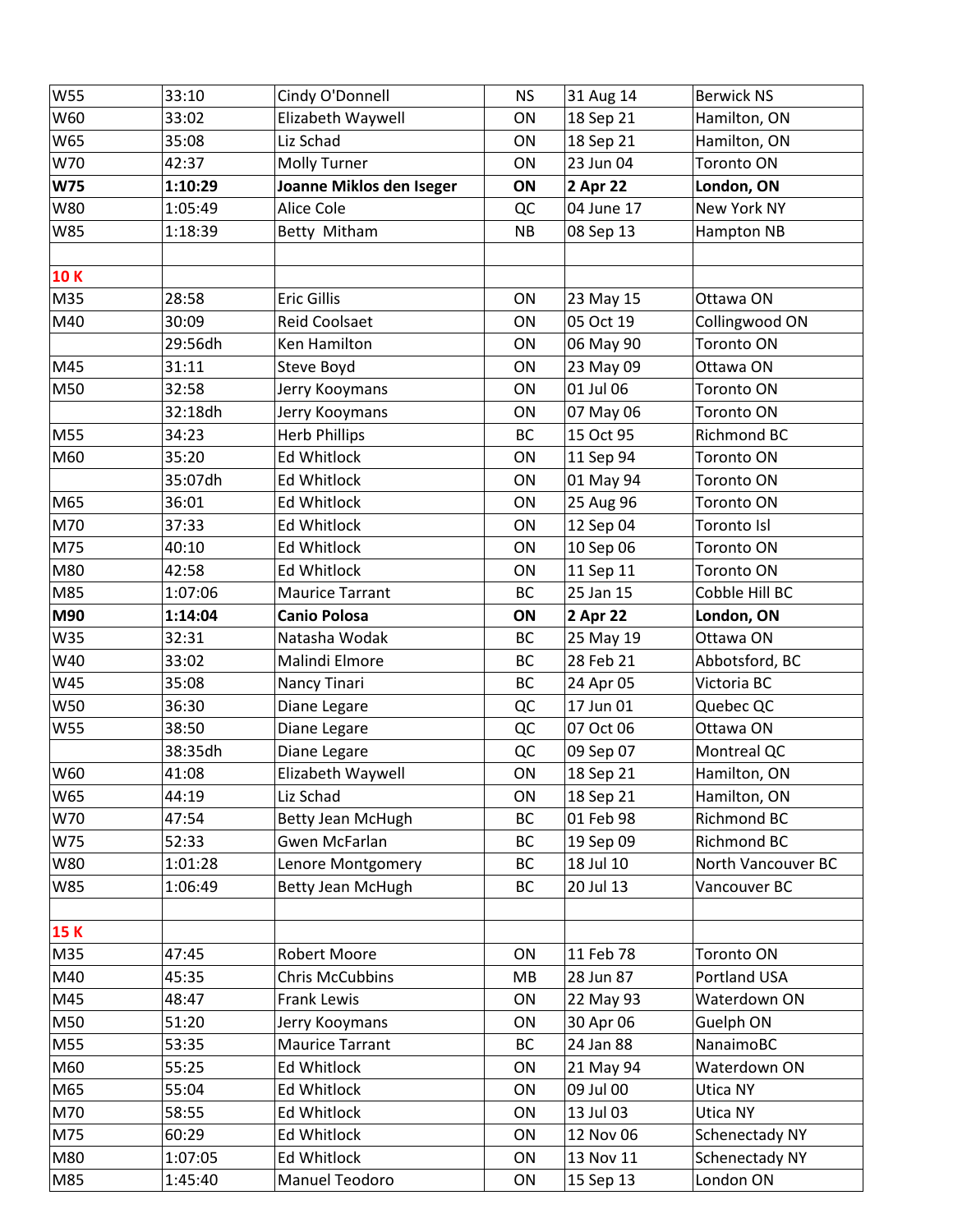| <b>W35</b> | 52:48     | Jacqueline Gareau        | QC         | 09 Jul 89 | Utica NY             |
|------------|-----------|--------------------------|------------|-----------|----------------------|
| W40        | 54:58     | Jacqueline Gareau        | QC         | 14 Mar 93 | Jacksonville FL      |
| W45        | 55:12     | Diane Legare             | QC         | 09 Jul 00 | Utica NY             |
| W50        | 55:51     | Diane Legare             | QC         | 08 Jul 01 | Utica NY             |
| W55        | 59:03     | Diane Legare             | QC         | 12 Nov 06 | Schenectady NY       |
| W60        | 1:05:17   | Patty Blanchard          | NB         | 24 Feb 18 | Tampa, FL            |
| W65        | 1:13:56   | Nancy Wells              | ON         | 18 Aug 12 | <b>Toronto ON</b>    |
| W70        | 1:23:12   | Lenore Marvin            | <b>BC</b>  | 06 Oct 90 | <b>Burnaby BC</b>    |
| W75        | 2:05:17   | <b>Ernestine Yeomans</b> | CAN        | 20 Mar 94 | Cincinnati OH        |
| W80        | 2:01:26   | Ivy Granstrom            | BC         | 07 Aug 94 | <b>Edmonton AB</b>   |
|            |           |                          |            |           |                      |
| 10 Mile    |           |                          |            |           |                      |
| M35        | 50:50     | Robert Moore             | ON         | 13 Aug 76 | <b>Toronto ON</b>    |
| M40        | 49:13     | <b>Reid Coolsaet</b>     | ON         | 23 Aug 19 | Flint, MI            |
| M45        | 52:24     | Ken Inglis               | ON         | 26 Sep 87 | St Catherines ON     |
| M50        | 54:05     | Peter Power              | <b>NL</b>  | 28 Jul 14 | St Johns NF          |
| M55        | 58:14     | <b>Stuart Galloway</b>   | ON         | 23 Mar 19 | Louisville, KY       |
|            | 58:12dh   | Art Meaney               | <b>NF</b>  | 11 Jul 99 | St Johns NF          |
| M60        | 1:00:09   | <b>Ed Whitlock</b>       | ON         | 26 Dec 95 | Hamilton ON          |
| M65        | 1:00:15   | <b>Ed Whitlock</b>       | ON         | 30 May 99 | Toronto ON           |
| M70        | 1:02:28   | <b>Ed Whitlock</b>       | ON         | 23 Aug 03 | Flint MI             |
| M75        | 1:35:03   | Cyril Tobias             | BC         | 04 Oct 92 | Vancouver BC         |
|            | 1:21:46dh | Willis Greenaway         | <b>BC</b>  | 10 May 98 | Penticton BC         |
| M85        | 2:07:04   | Manuel Teodoro           | ON         | 24 Aug 13 | Flint MI             |
| W35        | 54:43     | Lizanne Bussieres        | QC         | 31 Mar 96 | <b>Washington DC</b> |
| W40        | 59:04     | Janet Takahashi          | ON         | 24 Aug 96 | Flint MI             |
| W45        | 1:01:08   | Diane Legare             | QC         | 18 Oct 97 | St Petersburg FL     |
| W50        | 1:02:32   | Kathryn Martin           | CAN        | 21 Apr 02 | E Northport NY       |
| W55        | 1:07:57   | Carolyn Silvey           | ON         | 06 Apr 12 | <b>Burlington ON</b> |
| W60        | 1:10:17   | Elizabeth Waywell        | ON         | 19 Jan 19 | Patchogue, NY        |
| W65        | 1:21:10   | <b>Nancy Wells</b>       | ON         | 14 Aug 11 | <b>Toronto ON</b>    |
| W70        | 1:23:12   | Lenore Marvin            | BC         | 06 Oct 90 | <b>Burnaby BC</b>    |
| W75        | 2:30:06   | Joanne Miklos den Iseger | ON         | 27 Oct 21 | London, ON           |
|            |           |                          |            |           |                      |
| <b>20K</b> |           |                          |            |           |                      |
| M35        | 1:03:05   | Robert Moore             | ON         | 14 May 77 | Niagara ON           |
| M40        | 1:03:02   | <b>Chris McCubbins</b>   | MB         | 24 Aug 86 | Bird's Hill, MB      |
| M45        | 1:08:35   | Simon Timmer             | BC         | 11 Mar 90 | Comox BC             |
| M50        | 1:10:02   | Hans Fenz                | BC         | 05 Apr 86 | Vancouver, BC        |
| M55        | 1:12:54   | <b>Maurice Tarrant</b>   | BC         | 19 Mar 89 | Comox BC             |
| M60        | 1:15:46   | <b>Maurice Tarrant</b>   | BC         | 11 Mar 90 | Courteney BC         |
| M65        | 1:19:32   | <b>Ed Whitlock</b>       | ON         | 29 Sep 96 | <b>Toronto ON</b>    |
| M70        | 2:16:43   | William Tofflemire       | ON         | 14 Sep 19 | London ON            |
| M75        | 1:41:46   | Kurt Gelbhaar            | ON         | 14 May 00 | Ottawa ON            |
| W35        | 1:06:07   | Natasha Wodak            | BC         | 19 Jan 20 | Houston, TX          |
| W40        | 1:10:05   | Lyndsay Tessier          | ON         | 20 Jan 19 | Houston, TX          |
| W45        | 1:16:49   | Diane Legare             | QC         | 16 Jun 96 | Ile Bizard QU        |
| <b>W50</b> | 1:17:52   | Kathryn Martin           | <b>CAN</b> | 01 Sep 03 | New Haven CT         |
| <b>W55</b> | 1:30:24   | Eileen Doran             | ON         | 29 Sep 96 | Toronto ON           |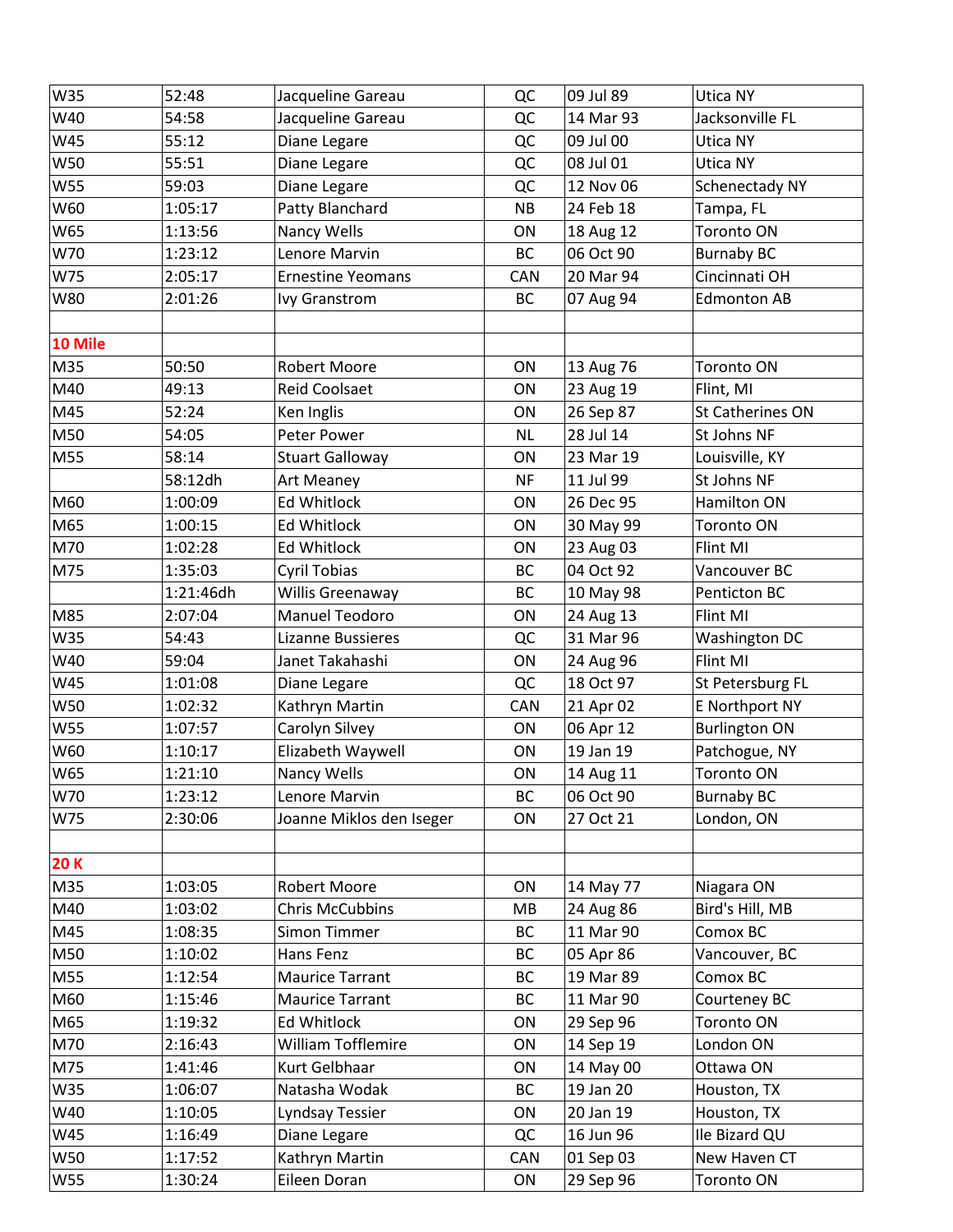| W60                  | 1:35:25   | Dawn Hamel               | ON        | 18 Oct 15  | <b>Toronto ON</b>      |
|----------------------|-----------|--------------------------|-----------|------------|------------------------|
| W65                  | 1:38:00   | Rosamund Dashwood        | BC        | 19 Mar 89  | Comox BC               |
| W70                  | 3:01:43   | Joanne Miklos den Iseger | ON        | 15 Sept 18 | London ON              |
|                      |           |                          |           |            |                        |
| <b>Half Marathon</b> |           |                          |           |            |                        |
| M35                  | 1:04:57   | Jon Brown                | BC        | 11 Oct 09  | Victoria BC            |
| M40                  | 1:04:34   | <b>Reid Coolsaet</b>     | ON        | 1 Mar 20   | Burlington, ON         |
| M45                  | 1:08:20   | James Finlayson          | BC        | 16 Sep 18  | Copenhagen, Denmark    |
| M50                  | 1:11:31   | Jody Draude              | AB        | 06 Oct 19  | San Jose CA            |
| M55                  | 1:16:21   | <b>Robert Moore</b>      | ON        | 29 Sep 96  | <b>Toronto BC</b>      |
|                      | 1:15:57dh | <b>Rick Whiting</b>      | <b>BC</b> | 05 Feb 94  | Las Vegas NV           |
| M60                  | 1:18:38   | <b>Ed Whitlock</b>       | ON        | 25 Sep 94  | <b>Toronto ON</b>      |
| M65                  | 1:19:32   | <b>Ed Whitlock</b>       | ON        | 29 Sep 96  | <b>Toronto ON</b>      |
| M70                  | 1:22:23   | <b>Ed Whitlock</b>       | ON        | 21 Apr 01  | Grand Island NY        |
| M75                  | 1:29:26   | <b>Ed Whitlock</b>       | ON        | 13 May 07  | London ON              |
| M80                  | 1:38:11   | <b>Ed Whitlock</b>       | ON        | 15 Sep 13  | Milton ON              |
| M85                  | 1:50:47   | <b>Ed Whitlock</b>       | ON        | 24 Apr 16  | Waterloo ON            |
| W35                  | 1:09:41   | Natasha Wodak            | BC        | 19 Jan 20  | Houston, TX            |
| <b>W40</b>           | 1:11:32   | Natasha Wodak            | <b>BC</b> | 13 Feb 22  | Vancouver, BC          |
| W45                  | 1:15:38   | Lioudmila Kortchaguina   | ON        | 23 Apr 17  | Montreal, QC           |
| W50                  | 1:19:54   | Lucy Smith               | BC        | 08 Oct 17  | Victoria BC            |
| W55                  | 1:27:33   | Patty Blanchard          | <b>NB</b> | 21 Oct 12  | Moncton NB             |
| W60                  | 1:29:53   | Elizabeth Waywell        | ON        | 23 Sept 18 | Ottawa, ON             |
| W65                  | 1:39:06   | Roslyn Smith             | BC        | 22 Mar 15  | Courteney BC           |
| W70                  | 1:47:03   | Doris MacLachlan         | ON        | 16 Oct 16  | <b>Toronto ON</b>      |
| W75                  | 1:47:08   | Doris MacLachlan         | ON        | 20 Oct 19  | <b>Toronto ON</b>      |
| W80                  | 2:04:19   | Betty Jean McHugh        | BC        | 04 May 08  | Vancouver BC           |
| W85                  | 2:21:00   | Gwen McFarlan            | BC        | 13 Oct 19  | Victoria BC            |
|                      |           |                          |           |            |                        |
| <b>25K</b>           |           |                          |           |            |                        |
| M35                  | 1:23:01   | Robert Moore             | ON        | 01 Mar 77  | <b>Toronto ON</b>      |
| M40                  | 1:21:38   | Robert Moore             | ON        | 29 Aug 82  | <b>Toronto ON</b>      |
| M45                  | 1:30:30   | Colin Dignum             | BC        | 11 May 13  | <b>Grand Rapids MI</b> |
| M50                  | 1:32:26   | <b>Richard Crampon</b>   | QC        | 31 Jul 94  | Scarborough ON         |
| M55                  | 1:35:38   | Jim McIlwham             | ON        | 24 Aug 86  | <b>Toronto ON</b>      |
| M60                  | 1:37:53   | <b>Ed Whitlock</b>       | ON        | 31 Jul 94  | ScarboroughON          |
| M65                  | 1:47:17   | <b>Bill Krezonoski</b>   | BC        | 11 May 19  | <b>Grand Rapids MI</b> |
| M70                  | 2:00:56   | <b>Ed Whitlock</b>       | ON        | 25 Mar 01  | Hamilton ON            |
| M75                  | 2:32:26   | Duncan Mounsey           | ON        | 10 MAY 14  | <b>Grand Rapids MI</b> |
| W35                  | 1:25:48   | Malindi Elmore           | BC        | 19 Jan 20  | Houston, TX            |
| W40                  | 1:29:13   | Malindi Elmore           | BC        | 7 Aug 21   | Sapporo, Japan         |
| W45                  | 1:50:26   | Gerda Zonruiter          | ON        | 12 May 07  | <b>Grand Rapids MI</b> |
| W50                  | 2:14:48   | Teresa Novick            | ON        | 21 Sep 13  | London ON              |
| W55                  | 1:58:10   | Eileen Doran             | ON        | 31 Jul 94  | Scarborough ON         |
| W60                  | 2:01:53   | Molly Turner             | ON        | 31 Jul 94  | Scarborough ON         |
| W65                  | 2:12:46   | Judith Kazdan            | ON        | 16 Jun 85  | <b>Brugge BEL</b>      |
| W70                  | 2:56:28   | Judith Kazdan            | ON        | 31 Jul 94  | Scarborough ON         |
|                      |           |                          |           |            |                        |
| 30K                  |           |                          |           |            |                        |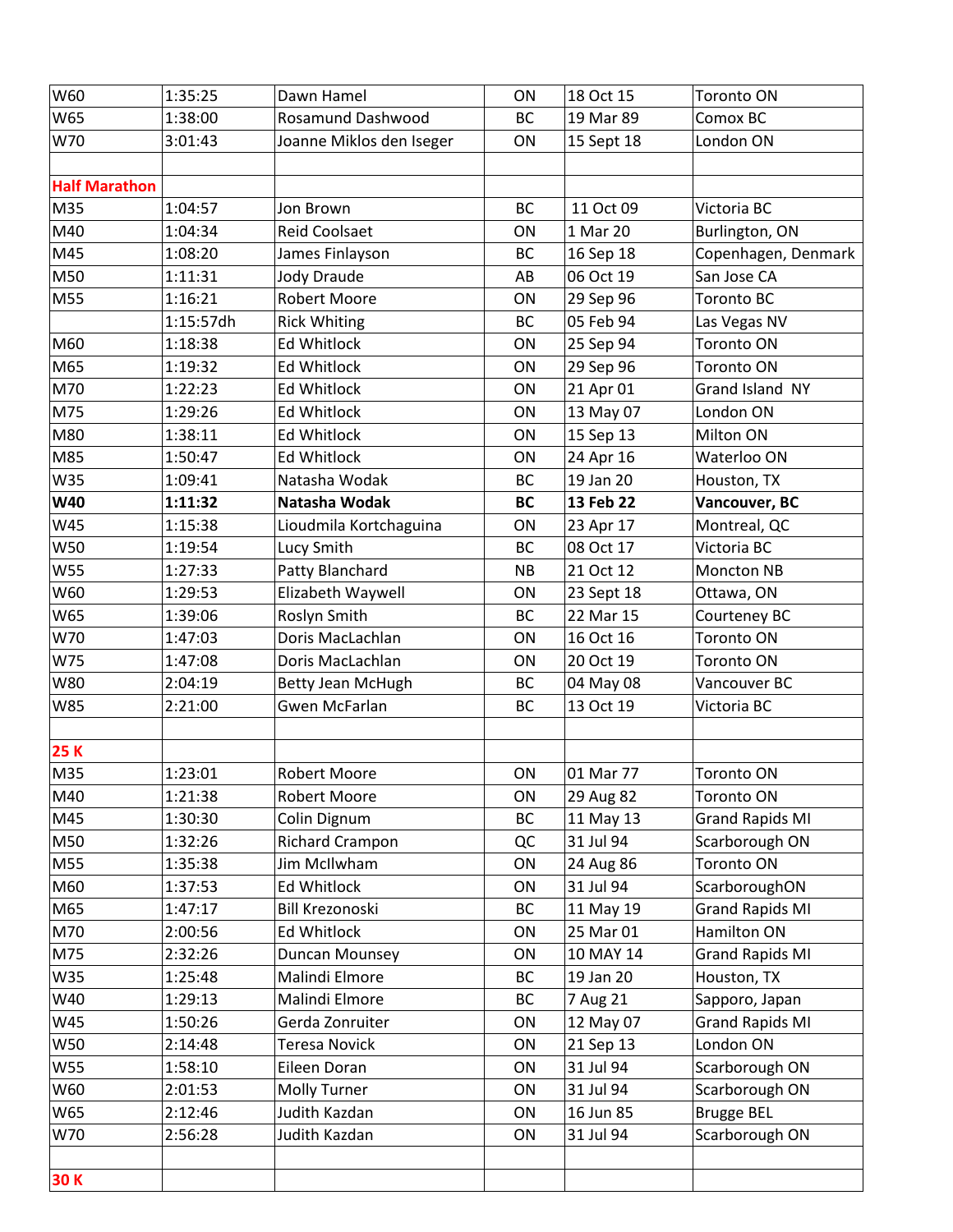| M35             | 1:41:05   | <b>Rick Mannen</b>        | ON        | 27 Mar 94   | Toronto ON            |
|-----------------|-----------|---------------------------|-----------|-------------|-----------------------|
| M40             | 1:38:17   | Robert Moore              | ON        | 26 Mar 83   | Hamilton ON           |
| M45             | 1:43:07   | Ben Johns                 | ON        | 24 Mar 85   | Albany NY             |
| M50             | 1:49:41   | Robert Moore              | ON        | 24 Mar 91   | Hamilton ON           |
| M55             | 1:54:50   | Jim McIlwham              | ON        | 29 Mar 87   | Hamilton ON           |
| M60             | 1:56:24   | <b>Brian Murphy</b>       | ON        | 27 Mar 22   | <b>Hamilton ON</b>    |
| M65             | 1:57:35   | <b>Ed Whitlock</b>        | ON        | 26 Mar 00   | Hamilton ON           |
| M70             | 2:00:56   | <b>Ed Whitlock</b>        | ON        | 25 Mar 01   | Hamilton ON           |
| M75             | 2:45:47   | Odino Soligo              | ON        | 31 Mar 96   | <b>HamiltonON</b>     |
| M80             | 3:12:34   | Odino Soligo              | ON        | 25 Mar 01   | Hamilton ON           |
| W35             | 1:42:53   | Malindi Elmore            | <b>BC</b> | 19 Jan 20   | Houston, TX           |
| W40             | 1:46:55   | Malindi Elmore            | BC        | 7 Aug 21    | Sapporo, Japan        |
| <b>W45</b>      | 1:57:41   | <b>Krista Duchene</b>     | ON        | 27 Mar 22   | <b>Hamilton ON</b>    |
| W50             | 2:03:08   | <b>Elizabeth Primrose</b> | ON        | 24 Mar 13   | <b>Hamilton ON</b>    |
| <b>W55</b>      | 2:11:52   | Elizabeth Waywell         | ON        | 30 Mar 14   | Hamilton ON           |
| <b>W60</b>      | 2:23:22   | <b>Elizabeth Waywell</b>  | ON        | 27 Mar 22   | <b>Hamilton ON</b>    |
| W65             | 2:38:15   | <b>Vivien Sims</b>        | ON        | 27 Mar 94   | Hamilton ON           |
| W70             | 2:40:06   | Doris MacLachlan          | ON        | 03 Apr 16   | Hamilton ON           |
| <b>W75</b>      | 3:48:54   | <b>Lynne Faught</b>       | ON        | 27 Mar 22   | <b>Hamilton ON</b>    |
|                 |           |                           |           |             |                       |
| 20 Mile         |           |                           |           |             |                       |
| M40             | 1:50:34   | <b>Grant Towns</b>        | MB        | 11 Oct 87   | Minneapolis, MN       |
| M45             | 1:56:56   | <b>Bruce Holtzman</b>     | <b>BC</b> | 21 Mar 81   | Vancouver, BC         |
| M50             | 2:03:43   | <b>Bernard Barton</b>     | <b>BC</b> | 20 Mar 82   | Vancouver, BC         |
| M55             | 2:07:23   | Sverre Hietanen           | <b>BC</b> |             |                       |
| M60             | 2:09:56   | Sverre Hietanen           | <b>BC</b> |             |                       |
| M65             | 2:51:02   | <b>Ed Whitlock</b>        | ON        | 14 Nov 99   | Columbus OH           |
| M70             | 4:36:57   | William Tofflemire        | ON        | 16 Sept 18  | London, ON            |
| M75             | 4:39:37   | Nick D'Ascanio            | ON        | 15 Sept 18  | London, ON            |
| <b>W35</b>      | 2:15:01   | <b>Wendy Robertson</b>    | <b>BC</b> |             |                       |
| W40             | 2:23:12   | Polly Hlookoff            | BC        |             |                       |
| W45             | 2:05:57   | Diane Palmason            | ON        | 30 Sep 84   | <b>Twin Cities</b>    |
| <b>W50</b>      | 2:40:04   | Jean Cleator              | BC        |             |                       |
| W55             | 2:36:37   | Jean Cleator              | BC        |             |                       |
| W60             | 3:03:46   | <b>Christine Dirks</b>    | ON        | 21 Sep 13   | London ON             |
| W65             | 3:22:09   | <b>Wendy Fraser</b>       | ON        | 27 Oct 21   | London, ON            |
|                 |           |                           |           |             |                       |
| <b>Marathon</b> |           |                           |           |             |                       |
| M35             | 2:10:28   | Reid Coolsaet             | ON        | 27 Sep 15   | <b>Berlin Germany</b> |
| M40             | 2:15:23   | Reid Coolsaet             | ON        | 20 Oct 19   | <b>Toronto ON</b>     |
| M45             | 2:25:29   | James Finlayson           | BC        | 07 Oct 18   | Victoria BC           |
| M50             | 2:27:17   | Art Taylor                | ON        | 08 May 77   | Ottawa ON             |
| M55             | 2:39:57   | David MacLennan           | <b>NS</b> | 21 Oct 18   | Toronto ON            |
|                 | 2:38:25dh | <b>Herb Phillips</b>      | BC        | 03 Dec 95   | Sacramento CA         |
| M60             | 2:46:14   | <b>Brian Murphy</b>       | ON        | 24 April 22 | Toledo, OH            |
| M65             | 2:51:02   | <b>Ed Whitlock</b>        | ON        | 14 Nov 99   | Columbus OH           |
| M70             | 2:54:49   | <b>Ed Whitlock</b>        | ON        | 26 Sep 04   | <b>Toronto ON</b>     |
| M75             | 3:04:54   | <b>Ed Whitlock</b>        | ON        | 15 Apr 07   | Rotterdam NED         |
| M80             | 3:15:54   | Ed Whitlock               | ON        | 16 Oct 11   | Toronto ON            |